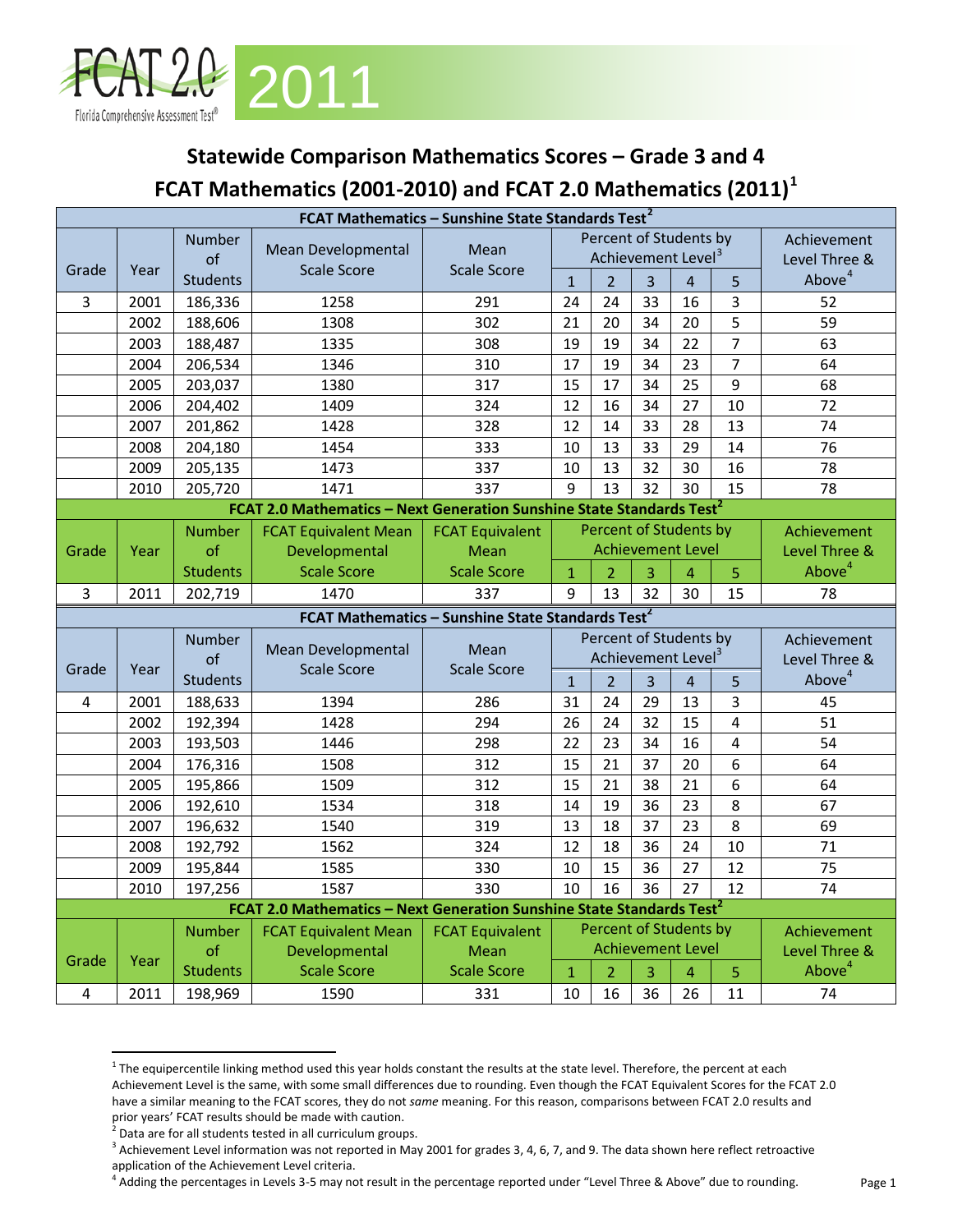

## **Statewide Comparison of Mathematics Scores – Grade 5 and 6 FCAT Mathematics (2001**-**2010) and FCAT 2.0 Mathematics (2011)[5](#page-1-0)**

| FCAT Mathematics - Sunshine State Standards Test <sup>6</sup> |      |                 |                                                                                   |                            |                                                          |                                |                |                |                |                              |
|---------------------------------------------------------------|------|-----------------|-----------------------------------------------------------------------------------|----------------------------|----------------------------------------------------------|--------------------------------|----------------|----------------|----------------|------------------------------|
|                                                               |      | Number<br>of    | Mean Developmental<br><b>Scale Score</b>                                          | Mean<br><b>Scale Score</b> | Percent of Students by<br>Achievement Level <sup>7</sup> |                                |                |                |                | Achievement<br>Level Three & |
| Grade                                                         | Year | <b>Students</b> |                                                                                   |                            | $\overline{1}$                                           | $\overline{2}$                 | $\overline{3}$ | $\overline{4}$ | 5              | Above <sup>8</sup>           |
| 5                                                             | 2001 | 187,623         | 1579                                                                              | 314                        | 27                                                       | 25                             | 22             | 20             | 6              | 48                           |
|                                                               | 2002 | 192,775         | 1598                                                                              | 318                        | 25                                                       | 27                             | 23             | 19             | 6              | 48                           |
|                                                               | 2003 | 192,692         | 1607                                                                              | 320                        | 23                                                       | 26                             | 24             | 21             | $\overline{7}$ | 52                           |
|                                                               | 2004 | 196,233         | 1616                                                                              | 322                        | 21                                                       | 27                             | 24             | 21             | $\overline{7}$ | 52                           |
|                                                               | 2005 | 181,434         | 1648                                                                              | 329                        | 16                                                       | 27                             | 27             | 24             | 6              | 57                           |
|                                                               | 2006 | 197,076         | 1649                                                                              | 329                        | 17                                                       | 27                             | 26             | 24             | $\overline{7}$ | 57                           |
|                                                               | 2007 | 192,369         | 1662                                                                              | 332                        | 15                                                       | 26                             | 26             | 25             | 8              | 59                           |
|                                                               | 2008 | 195,418         | 1671                                                                              | 333                        | 15                                                       | 24                             | 27             | 26             | 9              | 61                           |
|                                                               | 2009 | 192,333         | 1679                                                                              | 335                        | 14                                                       | 24                             | 26             | 27             | 9              | 62                           |
|                                                               | 2010 | 196,648         | 1682                                                                              | 336                        | 14                                                       | 23                             | 27             | 27             | 9              | 63                           |
|                                                               |      |                 | FCAT 2.0 Mathematics - Next Generation Sunshine State Standards Test <sup>6</sup> |                            |                                                          |                                |                |                |                |                              |
|                                                               |      | <b>Number</b>   | <b>FCAT Equivalent Mean</b>                                                       | <b>FCAT Equivalent</b>     |                                                          | Percent of Students by         |                |                |                | Achievement                  |
| Grade                                                         | Year | of              | Developmental                                                                     | Mean                       |                                                          | <b>Achievement Level</b>       |                |                |                | Level Three &                |
|                                                               |      | <b>Students</b> | <b>Scale Score</b>                                                                | <b>Scale Score</b>         | $\overline{1}$                                           | $\overline{2}$                 | 3              | $\overline{4}$ | $\overline{5}$ | Above <sup>8</sup>           |
| 5                                                             | 2011 | 198,520         | 1681                                                                              | 336                        | 14                                                       | 23                             | 27             | 27             | 9              | 63                           |
| FCAT Mathematics - Sunshine State Standards Test <sup>6</sup> |      |                 |                                                                                   |                            |                                                          |                                |                |                |                |                              |
|                                                               |      |                 |                                                                                   |                            |                                                          |                                |                |                |                |                              |
|                                                               |      | Number          |                                                                                   |                            |                                                          | Percent of Students by         |                |                |                | Achievement                  |
|                                                               |      | of              | Mean Developmental                                                                | Mean                       |                                                          | Achievement Level <sup>7</sup> |                |                |                | Level Three &                |
| Grade                                                         | Year | <b>Students</b> | <b>Scale Score</b>                                                                | <b>Scale Score</b>         | $\mathbf{1}$                                             | $\overline{2}$                 | 3              | $\overline{4}$ | 5              | Above <sup>8</sup>           |
| 6                                                             | 2001 | 187,054         | 1592                                                                              | 291                        | 39                                                       | 21                             | 24             | 12             | $\overline{4}$ | 40                           |
|                                                               | 2002 | 193,963         | 1622                                                                              | 298                        | 35                                                       | 22                             | 25             | 13             | 5              | 43                           |
|                                                               | 2003 | 196,134         | 1642                                                                              | 302                        | 31                                                       | 22                             | 27             | 14             | $6\,$          | 47                           |
|                                                               | 2004 | 198,905         | 1637                                                                              | 301                        | 33                                                       | 22                             | 26             | 14             | 5              | 46                           |
|                                                               | 2005 | 201,550         | 1653                                                                              | 305                        | 31                                                       | 22                             | 26             | 15             | 6              | 47                           |
|                                                               | 2006 | 186,792         | 1681                                                                              | 312                        | 26                                                       | 21                             | 28             | 17             | 8              | 53                           |
|                                                               | 2007 | 198,195         | 1663                                                                              | 307                        | 28                                                       | 22                             | 28             | 16             | $\overline{7}$ | 50                           |
|                                                               | 2008 | 193,758         | 1687                                                                              | 313                        | 26                                                       | 21                             | 28             | 17             | 8              | 53                           |
|                                                               | 2009 | 196,408         | 1699                                                                              | 316                        | 24                                                       | 21                             | 29             | 18             | 8              | 55                           |
|                                                               | 2010 | 194,399         | 1711                                                                              | 319                        | 23                                                       | 19                             | 29             | 19             | 9              | 57                           |
|                                                               |      |                 | FCAT 2.0 Mathematics - Next Generation Sunshine State Standards Test <sup>6</sup> |                            |                                                          |                                |                |                |                |                              |
|                                                               |      | <b>Number</b>   | <b>FCAT Equivalent Mean</b>                                                       | <b>FCAT Equivalent</b>     |                                                          | Percent of Students by         |                |                |                | Achievement                  |
|                                                               |      | of              | Developmental                                                                     | Mean                       |                                                          | <b>Achievement Level</b>       |                |                |                | Level Three &                |
| Grade                                                         | Year | <b>Students</b> | <b>Scale Score</b>                                                                | <b>Scale Score</b>         | $\mathbf{1}$                                             | $\overline{2}$                 | 3              | $\overline{A}$ | $\overline{5}$ | Above <sup>8</sup>           |

<span id="page-1-0"></span><sup>&</sup>lt;sup>5</sup> The equipercentile linking method used this year holds constant the results at the state level. Therefore, the percent at each Achievement Level is the same, with some small differences due to rounding. Even though the FCAT Equivalent Scores for the FCAT 2.0 have a similar meaning to the FCAT scores, they do not *same* meaning. For this reason, comparisons between FCAT 2.0 results and prior years' FCAT results should be made with caution.

ı

<span id="page-1-1"></span><sup>6</sup> Data are for all students tested in all curriculum groups.

<span id="page-1-2"></span> $^7$  Achievement Level information was not reported in May 2001 for grades 3, 4, 6, 7, and 9. The data shown here reflect retroactive application of the Achievement Level criteria.

<span id="page-1-3"></span><sup>&</sup>lt;sup>8</sup> Adding the percentages in Levels 3-5 may not result in the percentage reported under "Level Three & Above" due to rounding.